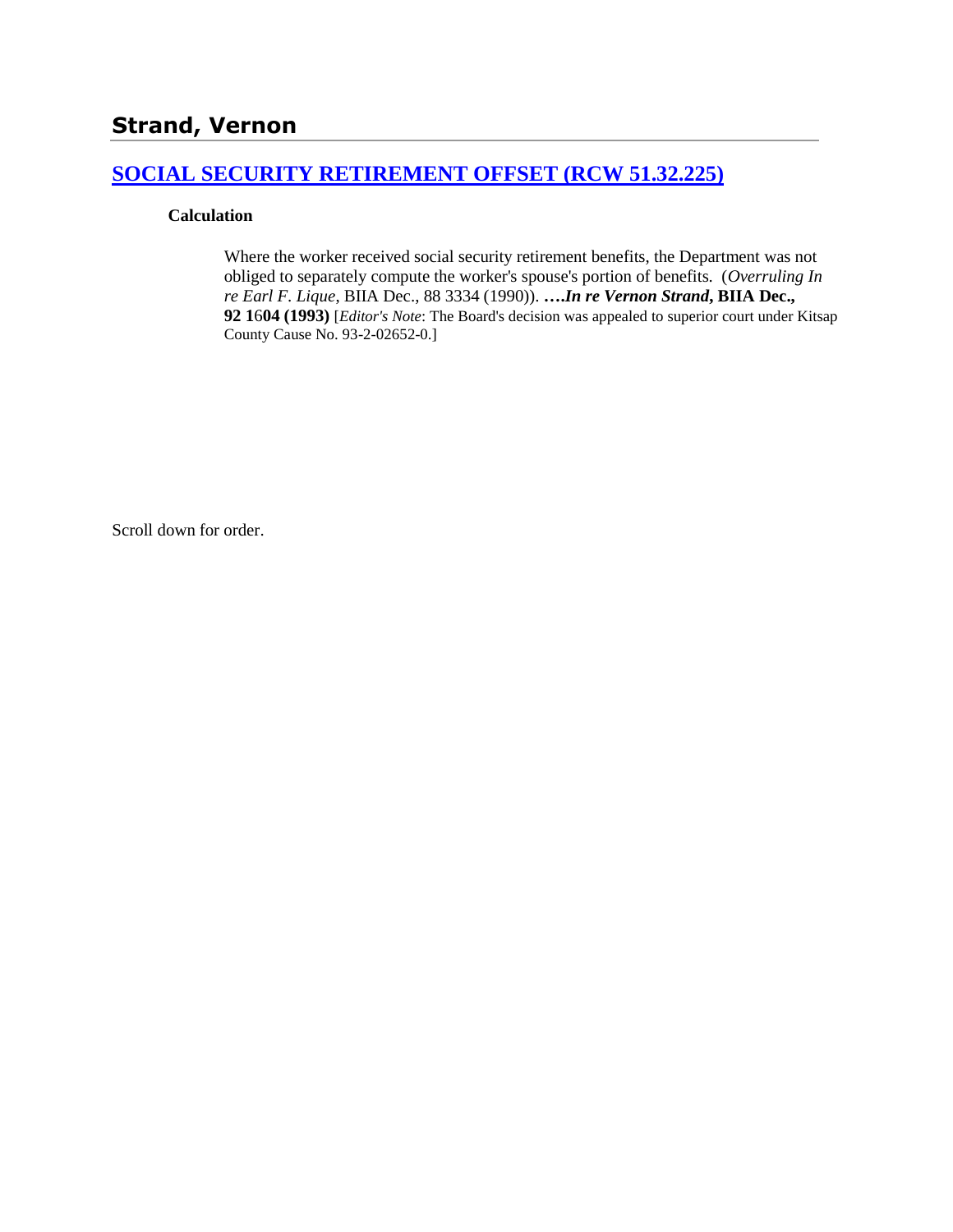### **BEFORE THE BOARD OF INDUSTRIAL INSURANCE APPEALS STATE OF WASHINGTON**

**)**

## **IN RE: VERNON A. STRAND ) DOCKET NO. 92 1604**

**CLAIM NO. H-901299 ) DECISION AND ORDER**

APPEARANCES:

Claimant, Vernon A. Strand, by Casey & Casey, P.S., per Carol L. Casey and Gerald L. Casey, Attorneys

Employer, Poulsbo Lumber Co., Inc., by None

Department of Labor and Industries, by The Office of the Attorney General, per Michael Davis-Hall, Assistant

This is an appeal filed by the claimant, Vernon A. Strand, on March 19, 1992 from an order of the Department of Labor and Industries dated March 9, 1992 which affirmed an order dated February 20, 1992 which adjusted claimant's compensation effective March 1, 1992 because of the receipt of Social Security retirement benefits. **REVERSED AND REMANDED**.

# **DECISION**

Pursuant to RCW 51.52.104 and RCW 51.52.106, this matter is before the Board for review and decision on a timely Petition for Review filed by the claimant to a Proposed Decision and Order issued on April 21, 1993 in which the order of the Department dated March 9, 1992 was reversed and the matter remanded to the Department with directions to take into account Mr. Strand's correct marital status when calculating his rate of time loss compensation and his Social Security retirement offset, but in all other respects to calculate the offset in accordance with the order of March 9, 1992.

The Board has reviewed the evidentiary rulings in the record of proceedings and finds that no prejudicial error was committed and said rulings are hereby affirmed.

Claimant petitions the Board to review the Proposed Decision and Order, specifically with regard to the proposed determinations relevant to the procedures used by the Department to calculate Mr. Strand's Social Security retirement offset. In addition to the issues raised in the Petition for Review, the Proposed Decision and Order disposed of several related issues. Issues raised prior to hearings in the matter included: the constitutionality of the retirement offset; the legality of the Department taking the offset without first promulgating rules; the correctness of the calculation of Mr. Stand's time loss benefits which did not include compensation based on his correct marital status; the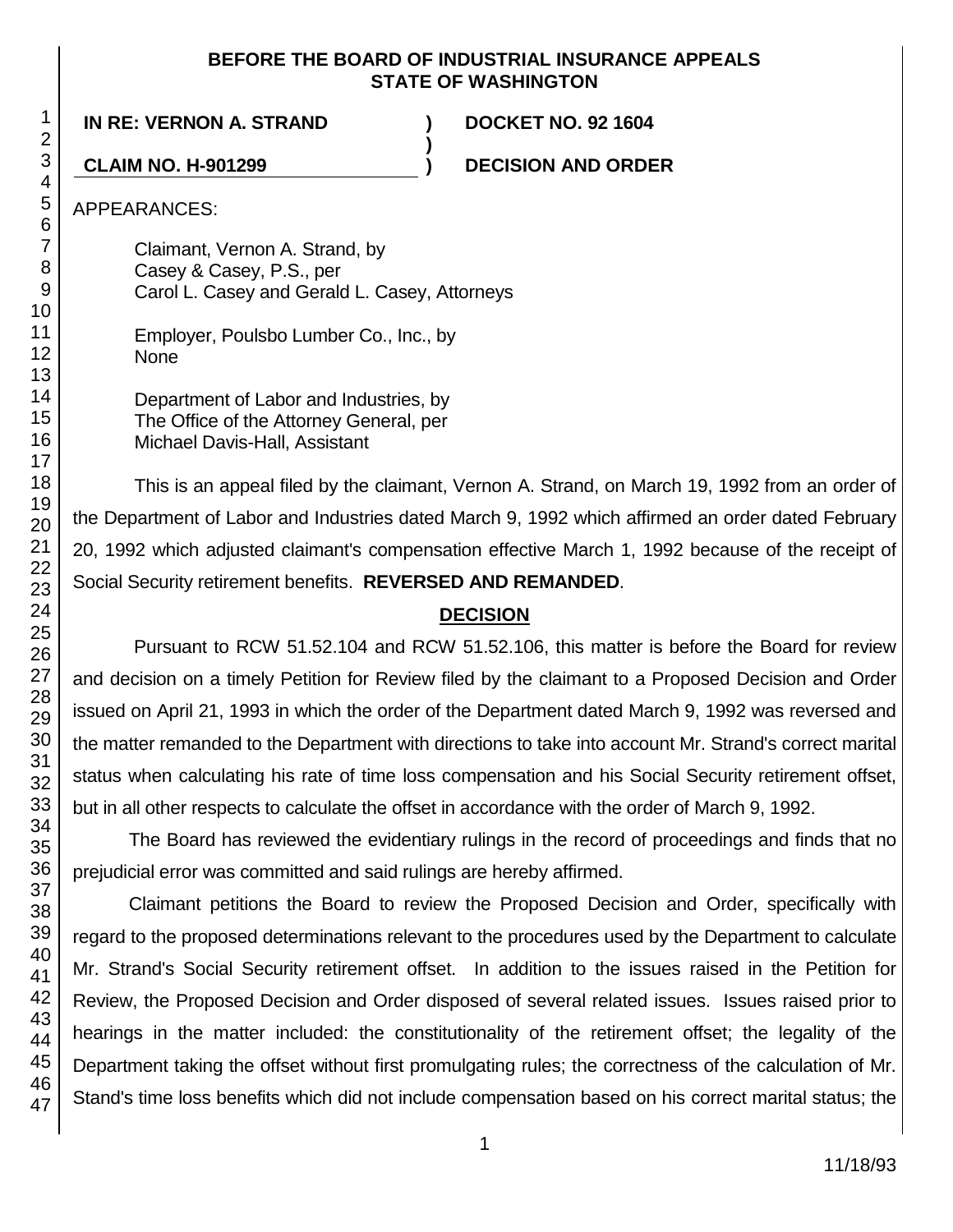correctness of the offset calculations which were performed without separately calculating the spouse's portion of the Social Security and time loss benefits; the correctness of the level of Social Security entitlement used by the Department in calculating the offset and, finally; the legality of taking an offset when the claimant reaches 65 years of age when an offset had already been taken before he reached the age of 65.

Of all the issues disposed of in the Proposed Decision and Order, the claimant's Petition for Review only raises objections to determinations with regard to the level of Social Security entitlement used by the Department in calculating the offset, to the failure to separately compute claimant's spouse's portion of the benefits and to the legality of the Department taking the offset without promulgating rules. All other issues disposed of in the proposed decision were decided in favor of the Department with the exception that the Proposed Decision and Order remanded the matter to the Department with directions to calculate Mr. Strand's time loss benefits for purposes of the offset as if he was married. We agree with the ultimate determinations as proposed by our industrial appeals judge with regard to all the issues, however, the rationale concerning the correct level of Social Security entitlement and the calculation of the offset without a separate calculation of the spouse's portion of the benefits demands closer examination than contained in the Proposed Decision and Order.

Mr. Strand was injured in 1981. His claim was first closed in 1985. In 1988 he applied with the Department to have his claim reopened. In 1988 he also applied for Social Security benefits. He claims to have requested Social Security disability payments, however, he was initially placed on early retirement benefits in April of 1989 because he was only 62 years old at that time. His early retirement benefit was \$547.00. After only two months, effective June of 1989, he began receiving disability benefits which were paid at the same rate as if he had retired at age 65 with full entitlement, \$672.00. His wife was entitled to an additional \$53.00 a month due to this disability. An adjustment had been made by the Social Security Administration to compensate him at the higher "disability" rate for April and May of 1989.

Mr. Strand asserts that for the purpose of calculating offset, the Department should have used the early retirement level of benefits, \$547.00, rather than the \$725.00 he began receiving in June of 1989. The claimant does not express any authority for calculating the amount of the offset in any method other than that which had been used by the Department. No reason is given as to why the Department should use the early retirement level of benefits when it is clear that at the time he turned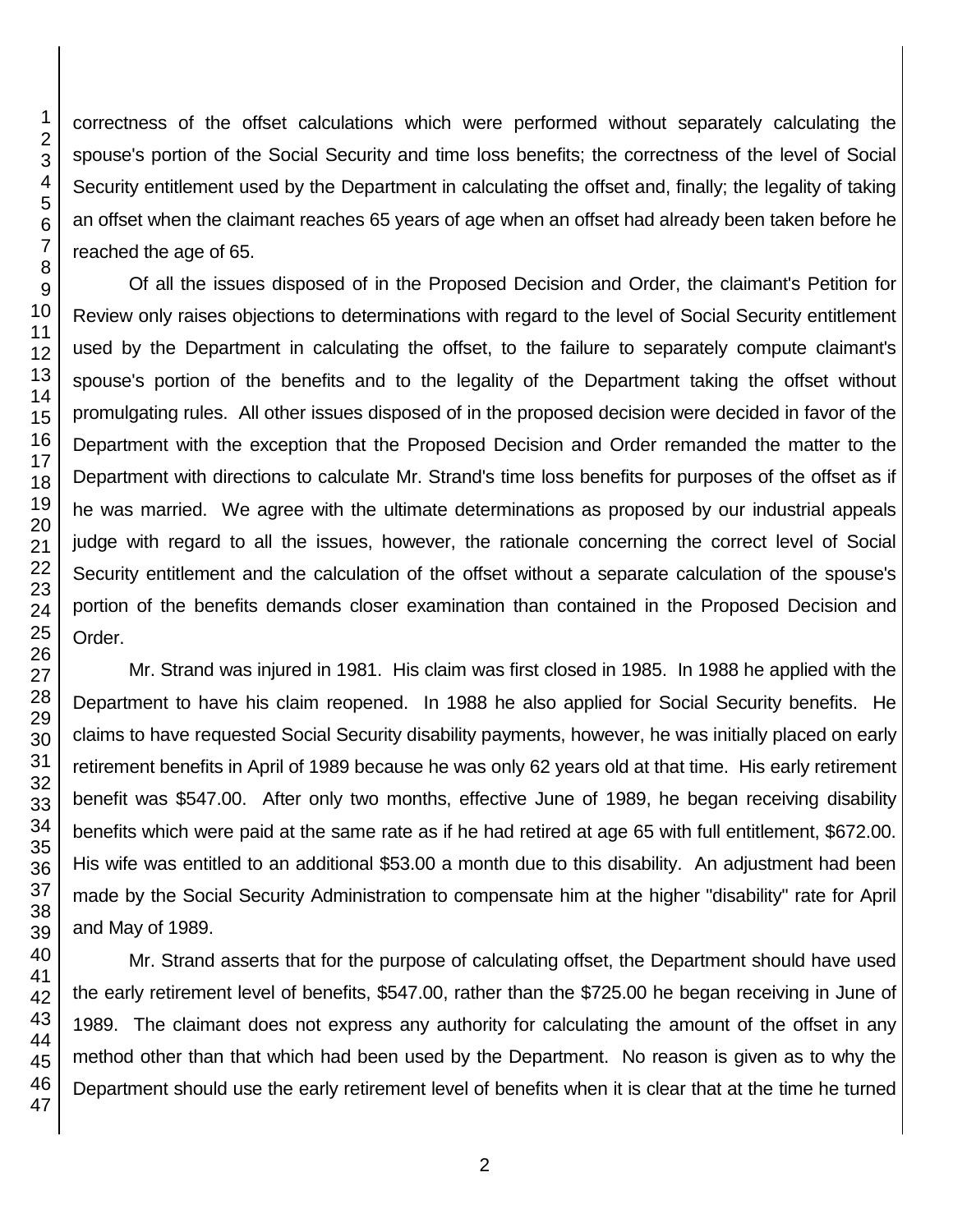65 years old he was receiving full Social Security retirement benefits, not the lower amount he would have received if he had continued to receive early retirement benefits.

Victoria Kennedy supervises the Department's pension benefits and Social Security offset programs. Ms. Kennedy testified that the Department exercises the offset by calculating the level of claimant's Social Security entitlement when he or she first becomes entitled to receive the Social Security benefits. She noted that the Department does not adjust the amount of the offset when the Social Security Administration, in order to reflect cost of living increases, adjusts the level of Social Security benefits. When Mr. Strand turned 65 years old he had a Social Security benefit of \$768.00 for himself and \$61.00 for his wife. Ms. Kennedy explained that the Department took his rate of Social Security entitlement and adjusted down to compensate for the cost of living increases provided by Social Security since June of 1989 (when Mr. Strand first began receiving disability benefits from the Social Security Administration). This was in accordance with a Department policy in cases where a worker had been receiving Social Security disability benefits prior to turning 65 years old and thereafter begins receiving Social Security retirement benefits.

The amount offset by the Department is therefore less than if the level of the Social Security benefits were implemented at the time Mr. Strand actually received the time loss benefits and, accordingly, such procedures for offset calculations result in an increased level of time loss payments. The record supports a conclusion that the correct procedure was used by the Department and the Department order will not be reversed on the grounds that the level of benefits that should have been used for offset purposes was the level of benefits Mr. Strand received when he initially received Social Security early retirement benefits instead of Social Security disability benefits in 1989. The Department is already calculating the offset with an adjustment for cost of living increases to the worker's benefit.

The more difficult issue to resolve is whether the Department should have used separate calculations for the offset of Social Security benefits paid for Mr. Strand's wife. The claimant argues that the Board's ruling in In re Earl F. Lique, BIIA Dec., 88 3334 (1990) requires the Department to compute the offset by separate computations. In Lique it was determined that children's benefits were separate from the worker's, due, in part, because the children's portion of the benefits could be paid separately to the person having legal custody of the children. This argument was found unpersuasive in the Proposed Decision and Order and our industrial appeals judge did not propose that the Department use the "Lique" computations for spouse's, rather than children's benefits.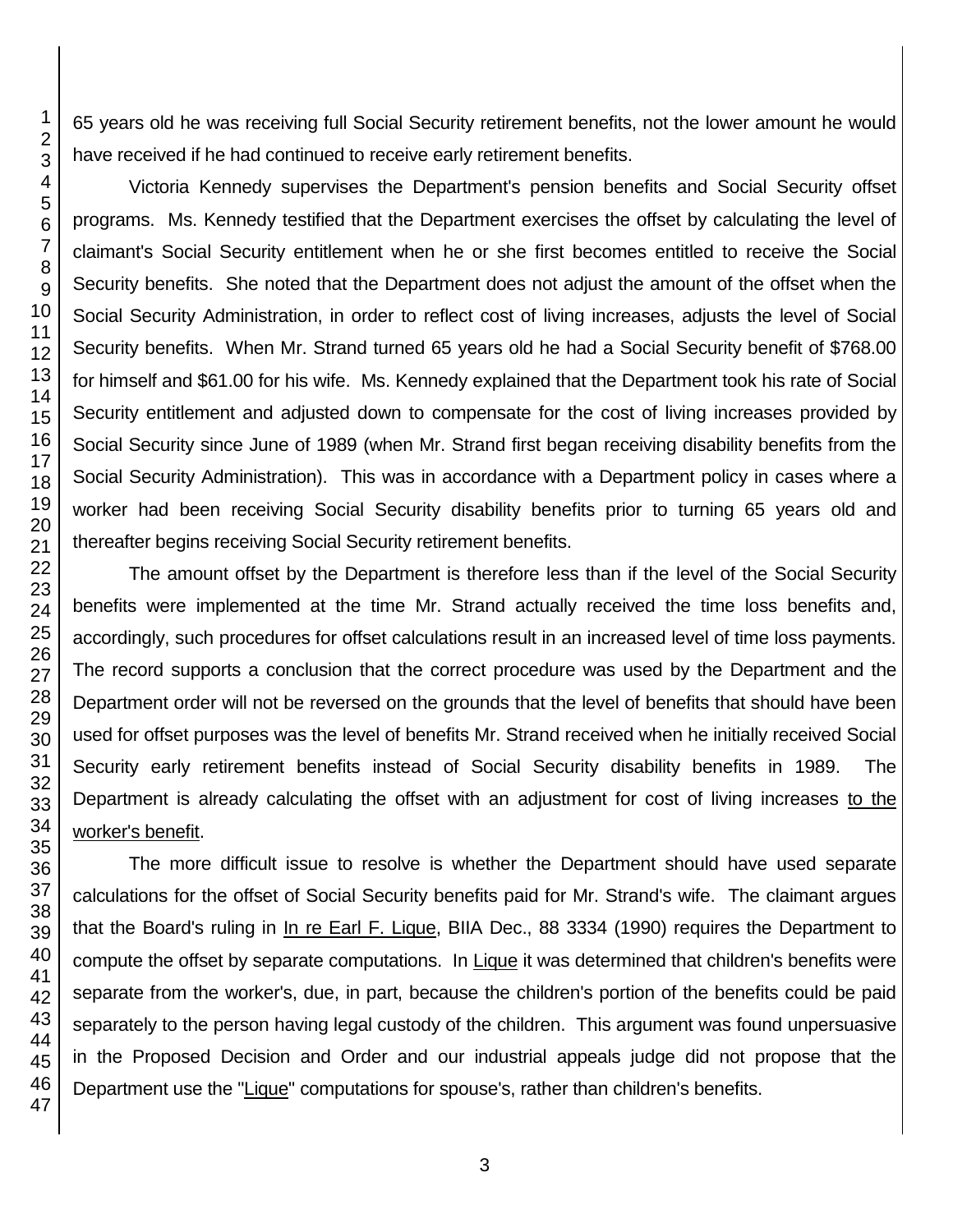Conceptually, a spouse's portion of benefits seems equally separate as a child's portion -- the worker is only entitled to the extra amount of benefits due to the status of being married or having dependent children. Unlike children's benefits which may be paid to someone other than the worker, we are unaware of any mechanism where the spouse of an injured worker can be paid total disability benefits separately. The rationale in Lique does not apply to the situation herein, where we are not dealing with a child's benefit, but instead are dealing with the spouse's benefit. The manner in which benefits can be paid, however, does not seem to be a distinction which merits different treatment for calculation of the offset. Therefore, at first glance it might seem more consistent with the Board's prior ruling to extend the calculations set forth in Lique to benefits received due to the marriage relationship.

After serious reconsideration of the rationale used in the Lique decision, it appears the most prudent option is to abandon the Lique decision and return to offset calculations based on a recognition that Social Security and workers' compensation provide a "family entitlement" which does not require separate offset calculations for each member of the family. The decision in Lique to require separate calculations for children's benefits was supported by two cases which were thought to establish that children's entitlement to workers' compensation benefits are separate from the worker's entitlement: Anderson v. Department of Labor & Indus., 40 Wn.2d 210 (1952) and Gassaway v. Department of Labor & Indus., 18 Wn. App. 747 (1977).

In Anderson, the claimant had received cash advances which exhausted his pension reserve. Apparently there remained only monthly pension payments to his dependent son. The Department mistakenly sent the claimant additional money and then requested repayment. The Department then took the overpayment out of the child's monthly pension check. The court ruled that the Department had no right to correct mistakes as to the parent's pension at the expense of the child's pension because "the child's pension is distinct from and not part of the parent's pension as such." Anderson, at 215. In Gassaway, Mr. Gassaway died in an accident covered by the Industrial Insurance Act. He was survived by three natural children living with his former wife, a widow and a stepchild. The ex-wife requested that the death benefits be apportioned equally between the widow and the three children, rather than the children receiving only their share, 2% of the monthly payment per child. The court, citing Anderson, acknowledged a child's allocation of total disability benefits as distinct, and ruled that there would not be an equal division of monthly benefits and noted that payments made on behalf of a worker's natural children should be made to the person having legal custody.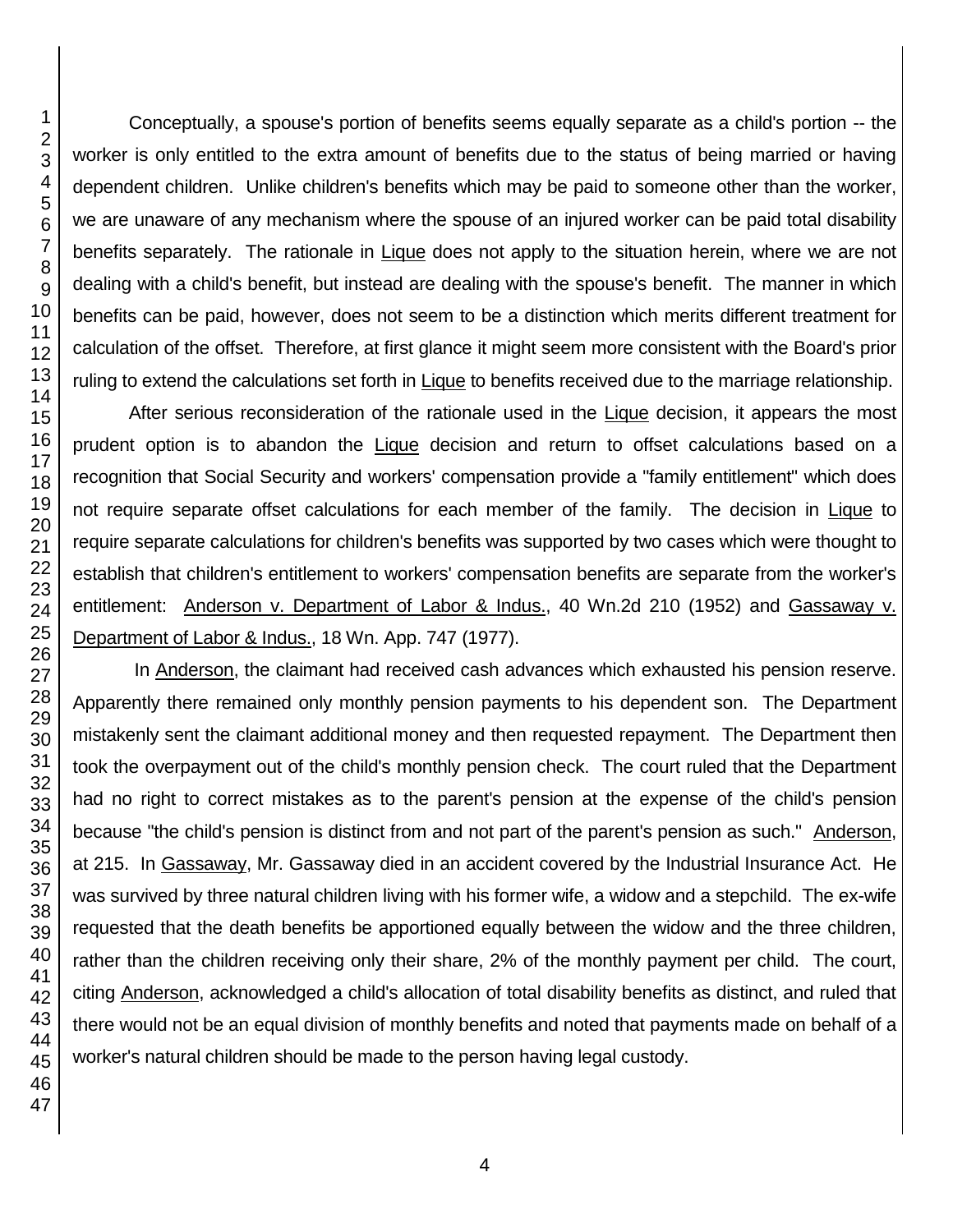The Lique case cites these authorities then inexplicably states that these decisions compel reading the retirement offset statute, RCW 51.32.225, as requiring separate offset computations for claimant and his dependents. Apparently, the decision in Lique to calculate separately was premised on the rationale that Social Security benefits going to a child are a child's separate entitlement. Lique at 7. Clearly, the Anderson and Gassaway cases support the rejection of any determination which may increase or decrease a child's portion of total disability benefits. Because a child's portion of the disability benefits is a statutorily determined percentage which cannot be increased or decreased through independent actions of the Department, the claimant, or any other interested person, it does not necessarily follow that the child's portion is separate in all accounts from the worker's portion. Nor does it follow that separate offset computations must be calculated for each recipient of a worker's total disability compensation.

The Department, in a memorandum filed in this case, also argues that the premise relied on in Lique may be wrong. A Social Security ruling supports the Department's contention. Dilley v. Secretary, Social Security Ruling 74-9c (D.N.J., 1973). In that ruling, the federal court had to determine whether the Social Security disability offset of workers' compensation benefits could be applied to a child's portion of the Social Security disability benefits. The court noted that 42 U.S.C. § 402 does not create an independent right of the child to benefits under that section. Also, it was noted that the increase in total benefits was for the purpose of providing additional benefits to a family, based on the additional cost of supporting children. The court noted that the statute contains a formula by which the sum total of all benefits to which a disabled worker and his family are entitled may be reduced if the worker is also entitled to workers' compensation benefits. This case determined that the federal offset should apply to the child's portion of the entitlement.

We are not suggesting that it must necessarily follow that a separate offset computation should not be performed merely because the child's portion is capable of offset. However, the case is excellent guidance as to how the federal system interprets the nature of children's and spouse's benefits.

The federal interpretation of the nature of Social Security benefits for children is that the benefits are dependent on a parent becoming eligible and that the sum total of benefits can be calculated for offset purposes. It therefore seems ill-advised for this Board to state that there is a federal entitlement for children which is separate from the parental entitlement under the Social Security system and offsets should be calculated separately with regard to particular family members.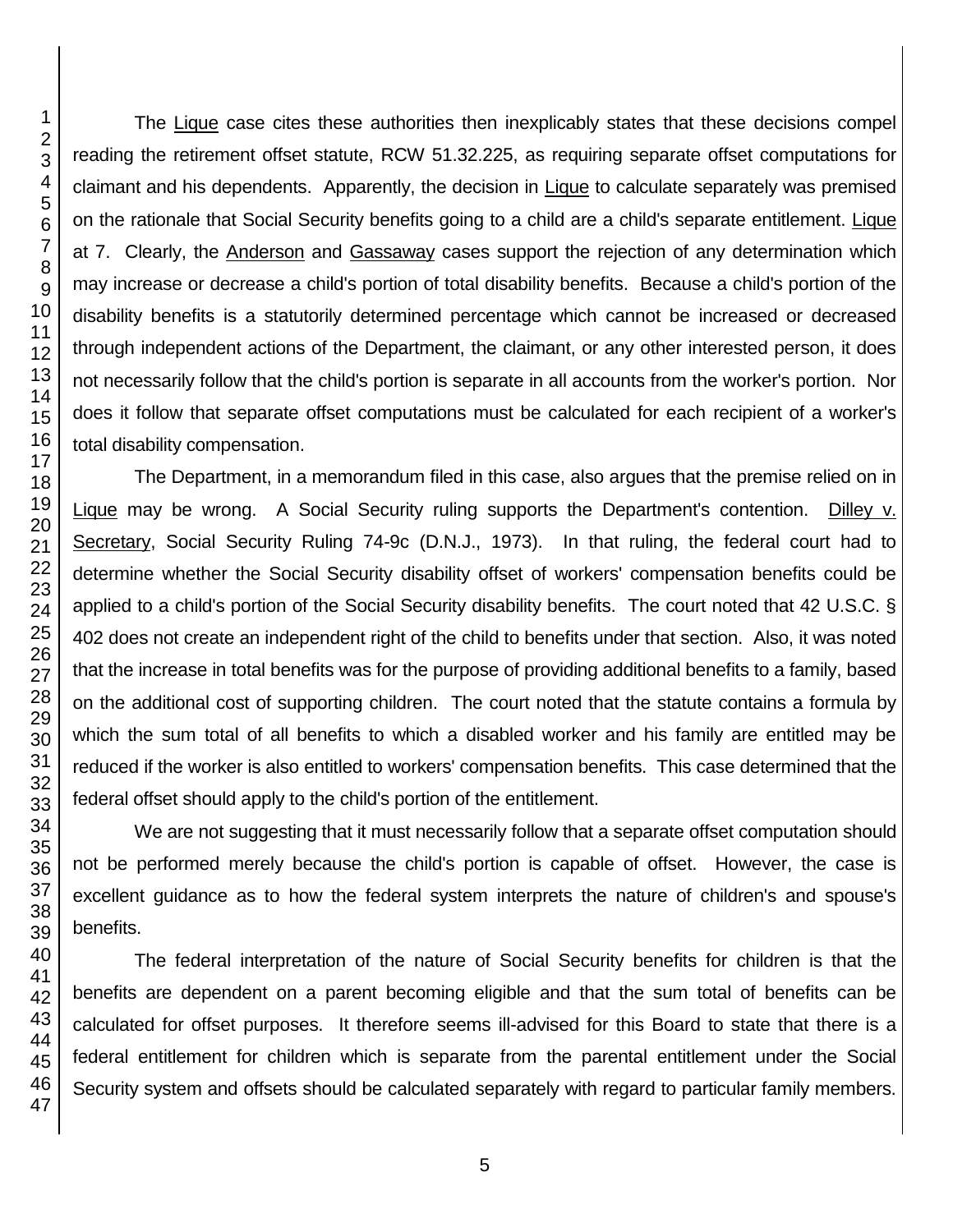It is apparent that the federal system contemplates a family entitlement, not a series of individual entitlements for a father, mother and/or child. Therefore, a calculation of state offset, based on the assumed existence of a separate federal entitlement for parent and child, seems misplaced. It follows that a similar separate calculation for worker and spouse would also be premised on an erroneous assumption.

Because we are dealing with Washington's offset of retirement benefits, it could be argued that the Social Security ruling with regard to the federal offset of disability benefits has no relevance to our inquiry. The law which creates the entitlement to Social Security benefits, however, is the same whether the benefits be for disability or old age or for children or spouses. 42 U.S.C. § 402 sections (b), (c) or (d). The nature of the child's or spouse's entitlement is the same whether it is based on disability or retirement because it is dependent on the parent's or spouse's disability or retirement. Consequently, there is no support in the federal statute for treating retirement offset differently than the disability offset.

Additionally, the Board had rejected an argument that a claimant's offset for Social Security disability benefits should be based only on that portion of the federal entitlement attributable to his individual entitlement. In re Laverne D. McKenna, BIIA Dec., 49,873 (1978). The Board determined that there existed a total family benefit under the Social Security law which would be completely included in the offset.

This Board therefore withdraws from the prior decision to require separate calculations for the worker and children when determining the amount of the offset because it is clear that the Social Security benefits need not be treated as a separate entitlement for the children as was the premise in the Lique decision. Instead, the federal view seems to be that there exists a family entitlement which is a derivative of the initial beneficiary's entitlement. The entitlement need not be considered as truly separate for all conceivable purposes, including calculation of an offset. Accordingly, merely because the proportion of benefits cannot be changed by action of the Department or recipient does not mean that the child or spouse entitlement is truly separate, contrarily, the condition precedent for the child or spouse entitlement is the worker's entitlement. There is no independent entitlement without the worker's entitlement. As with the federal disability and retirement benefits, the dependent's entitlement is not separate for all purposes merely because it can be paid to separate individuals. The right to the benefit is not separate from the workers, instead, it is derivative of the worker's benefits.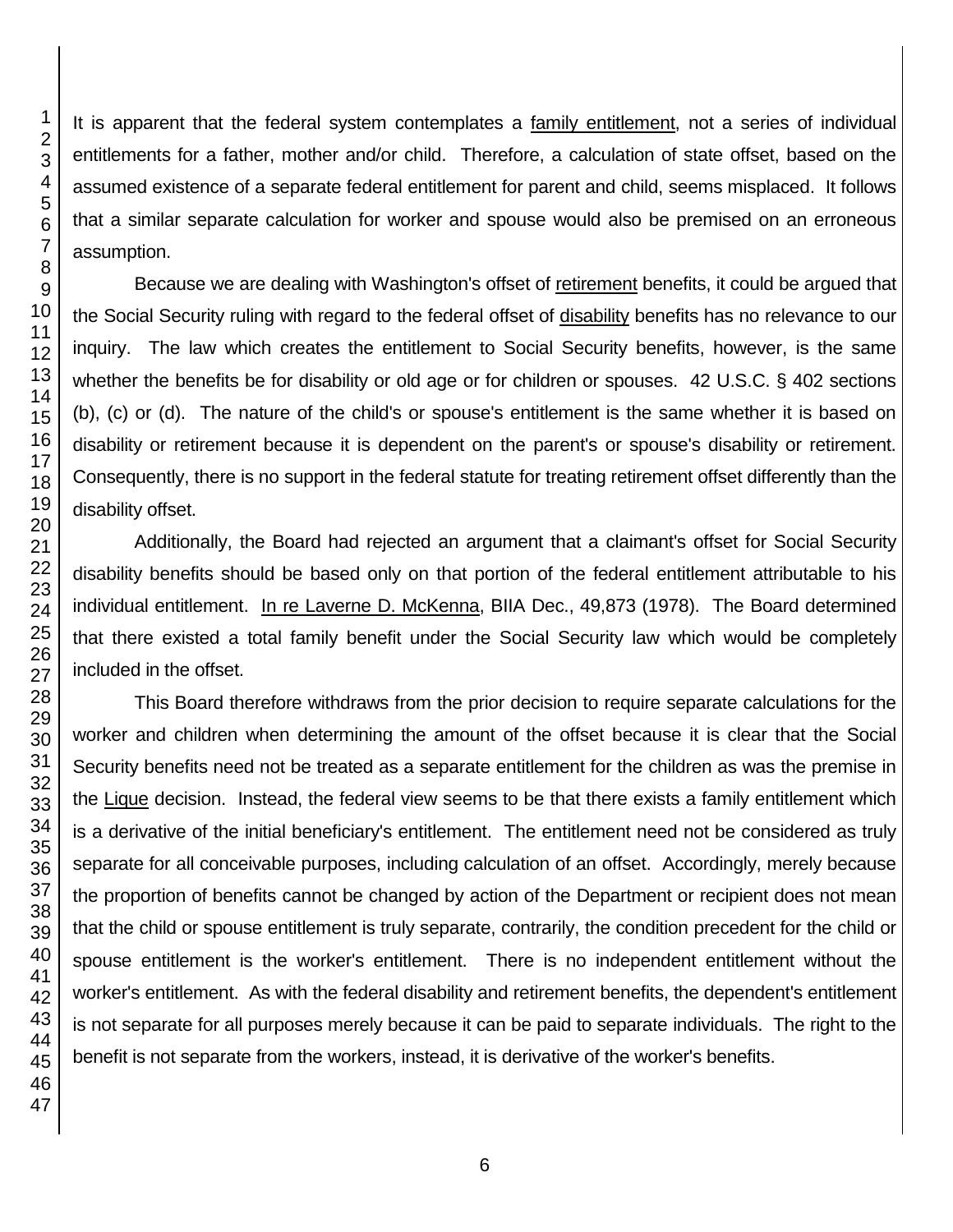Additionally, the State system indicates a certain limitation on the concept of an individual entitlement for children as it does not create an entitlement for each child if a worker has more than five dependent children. Under RCW 51.32.050 and RCW 51.32.060, a 2% increase in the worker's disability benefits is provided for each child up to five children. There is not an additional 2% for the sixth or additional children. Certainly, if an additional percentage is not allowed for the sixth child, there is no separate or individual benefit for that child. Similarly, the first five children cannot be considered as entitled to an individual benefit when their minimal allocation of a total of 10% (2% x 5) is reduced on a per capita basis when there are more than five dependent children.

Finally, it should be noted that there is no benefit to the worker by performing the separate calculations for the claimant's spouse. In Lique, the separate calculations worked to the worker's benefit, however, the same result would not occur here. In Lique, the child's portion of the workers compensation benefits was \$10.58 and the worker's was \$518.56; the child's portion of the Social Security benefits was \$215.00 and the worker's was \$348.30. From these figures it can be seen that the child's portion of the workers' compensation benefits after cost of living adjustments is only 1.9%, the child's portion of the Social Security benefits is 38.1%. The result in Lique was an offset computation in the worker's favor. The same benefit will not likely occur for a separate calculation of the spouse's benefits in this case. The spouse's portion of the Social Security benefits is \$53.00 of the total benefit of \$724.00 or 7.3% of the total benefit. Comparing this figure of 7.3% to the 38.1% ratio in the Lique case, it is apparent the advantages to the worker in performing the separate calculations experienced in the Lique case will not hold up in Mr. Strand's case. The separation of the calculation will not result in a significant reduction of the offset. In Lique, because of the increased percentage of the child's Social Security benefit, separate calculations resulted in a total offset of the child's portion, but caused a lesser offset of the worker's portion, resulting in increased monthly workers' compensation benefits being paid to the worker.

In summation, we do not feel that the rationale used in Lique for performing separate calculations for children's benefits is persuasive. Rather than attempt to extend that rationale to include spouse's benefits, we hereby overrule In re Earl F. Lique, BIIA Dec., 88 3334 (1990) insofar as it requires the Department to perform separate calculations. Accordingly, separate calculations are not required for the worker and spouse. This matter is therefore remanded to the Department to calculate Mr. Strand's Social Security offset, taking into account his marital status for the purpose of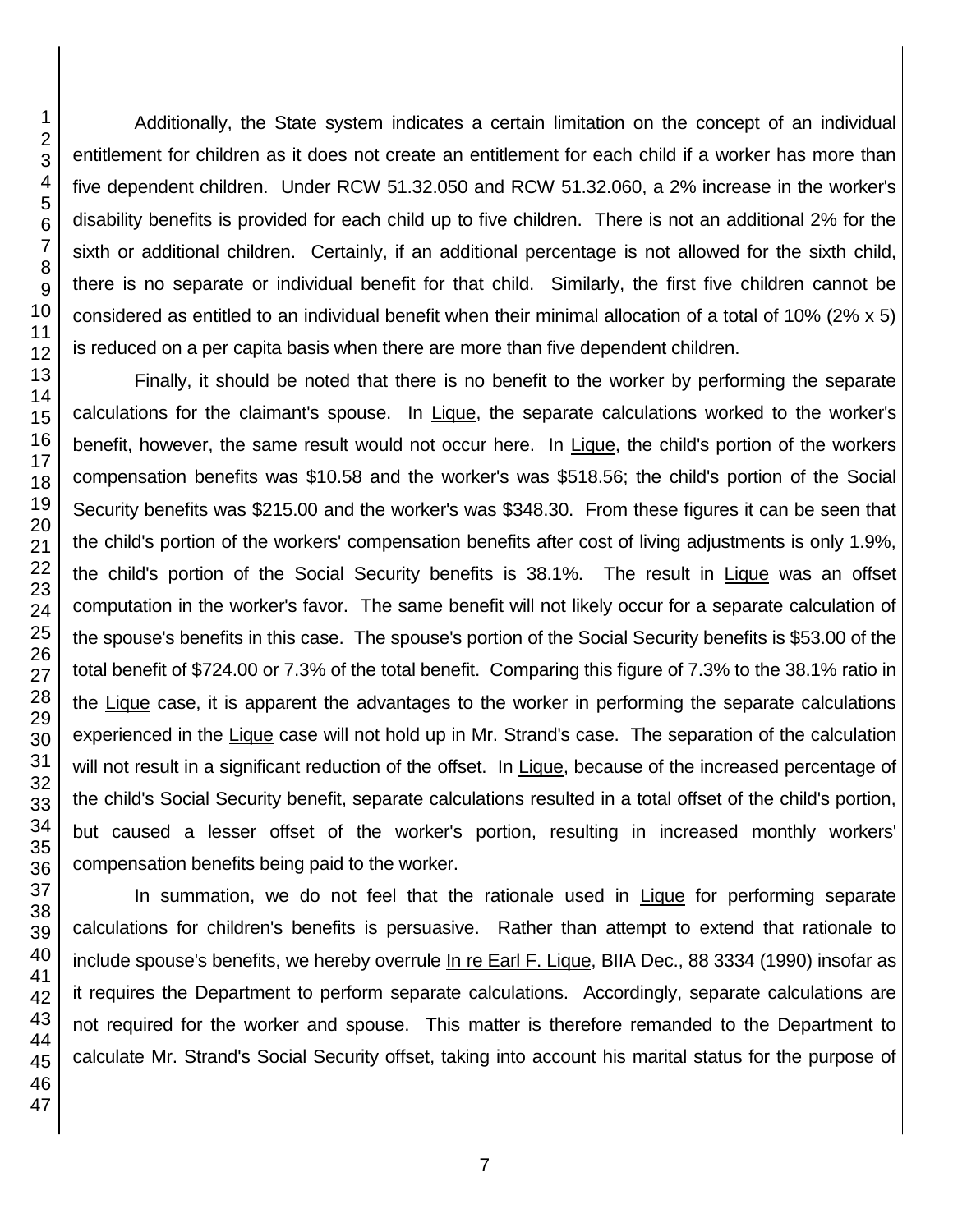calculating time loss compensation, but in all other respects to calculate the offset in accordance with the order of March 9, 1992.

## **FINDINGS OF FACT**

1. On August 10, 1981, the claimant, Vernon A. Strand, filed an application for industrial insurance benefits with the Department of Labor and Industries. The application was accepted and benefits paid, including time loss compensation. On April 1, 1985, his claim was closed with time loss as paid and with an award for permanent partial disability equal to 25% compensation rate for unspecified disabilities as compared to total bodily impairment.

On April 21, 1988, Mr. Strand filed an application to reopen his claim for aggravation of condition, and on October 8, 1990, the Department rejected that application by an order. On November 27, 1991, following litigation before the Board of Industrial Insurance Appeals, and pursuant to its order, the Department reopened the claim effective April 19, 1988. Further time loss compensation was paid, and on February 20, 1992 the Department issued an order indicating:

> The compensation on your claim is being adjusted effective 3-1-92 because you receive Social Security retirement benefits. Your new compensation rate is \$459.92 per month.

> This rate is based on monthly Social Security payments for you and your wife, totalling \$724.00, and your highest year's earnings of \$15,808.98 for 1979.

Mr. Strand filed a timely protest and request for reconsideration from that order and it was affirmed by a Department order issued on March 9, 1992. Mr. Strand appealed on March 19, 1992 and the Board allowed the appeal, assigning it Docket No. 92 1604.

- 2. Vernon A. Strand, while in the course of his employment with Poulsbo Lumber Co., Inc., sustained an industrial injury on August 5, 1981 when he strained his back while attempting to catch a large board that was falling.
- 3. As a proximate result of his industrial injury of August 5, 1981, Mr. Strand sustained a strain to his spine that resulted in permanent partial disability equal to 25% compensation rate for unspecified disabilities as compared to total bodily impairment at the time his claim was first closed on April 1, 1985.
- 4. Between April 1, 1985 and October 8, 1990, the claimant's condition causally related to his industrial injury of August 5, 1981 became aggravated and his condition worsened.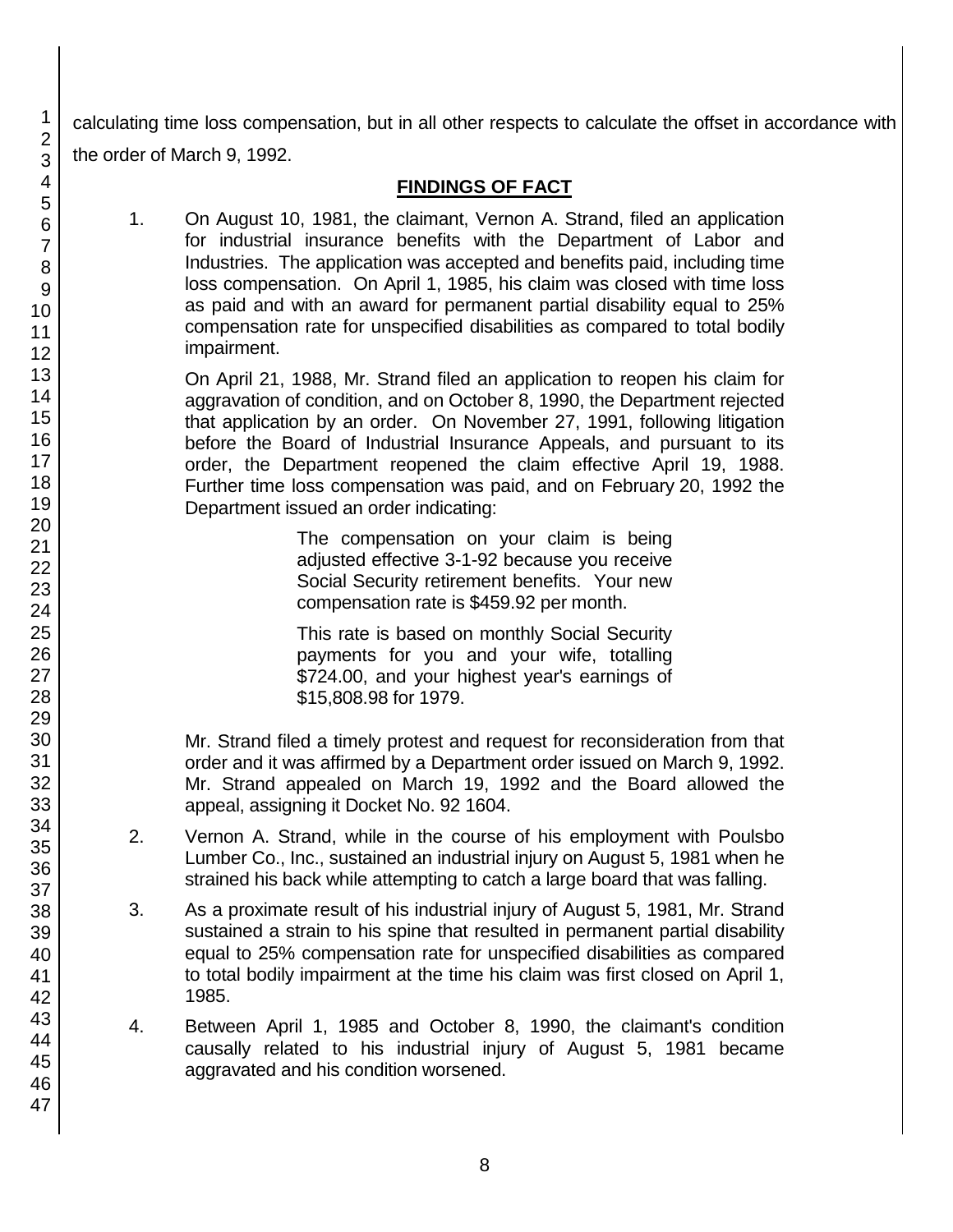- 5. Vernon A. Strand was born on March 22, 1927 and turned 65 on March 22, 1992. He has been married at all times pertinent to this appeal and he has two children who were grown and married at all times pertinent to this appeal. He began receiving Social Security retirement benefits in the amount of \$547.00 per month in April 1989 but following a letter from the Social Security Administration dated October 11, 1989, he was placed on Social Security disability benefits beginning in June 1989 of \$672.00 per month.
- 6. The Department calculated Mr. Strand's Social Security offset using \$724.00 per month in Social Security benefits comprised of \$671.00 for him and \$53.00 for his spouse, which represented his Social Security retirement benefits at age 65, less COLA's and an adjustment for early retirement, and time loss compensation in the amount of \$1183.92, which resulted in a new time loss compensation rate of \$459.92 per month which it promulgated by its order issued on February 20, 1992 and affirmed by its order dated March 9, 1992. For time loss purposes, those calculations did not take into consideration the fact that Mr. Strand was married.

## **CONCLUSIONS OF LAW**

- 1. The Board of Industrial Insurance Appeals has jurisdiction over the parties and subject matter to this appeal.
- 2. The Department should have calculated Mr. Strand's Social Security offset pursuant to Title 51 RCW using a time loss compensation rate taking into account his married status, but otherwise correctly calculated his offset. The Department is not required to calculate the offset by performing a separate calculation of the benefits received because of his marital status.
- 3. Social Security offset statutes in Title 51 RCW are constitutional and do not violate equal protection or due process concepts or other constitutional protections and the Department did not need to promulgate rules prior to taking the offsets nor did Mr. Strand have a vested right precluding Social Security offset because his industrial injury occurred prior to implementation of those RCW provisions.
- 4. The order of the Department of Labor and Industries dated March 9, 1992 that affirmed a prior order that indicated:

The compensation on your claim is being adjusted effective 3-1-92 because you receive Social Security retirement benefits. Your new compensation rate is \$459.92 per month.

This rate is based on monthly Social Security payments for you and your wife, totaling \$724.00, and your highest year's earnings of \$15,808.98 for 1979,